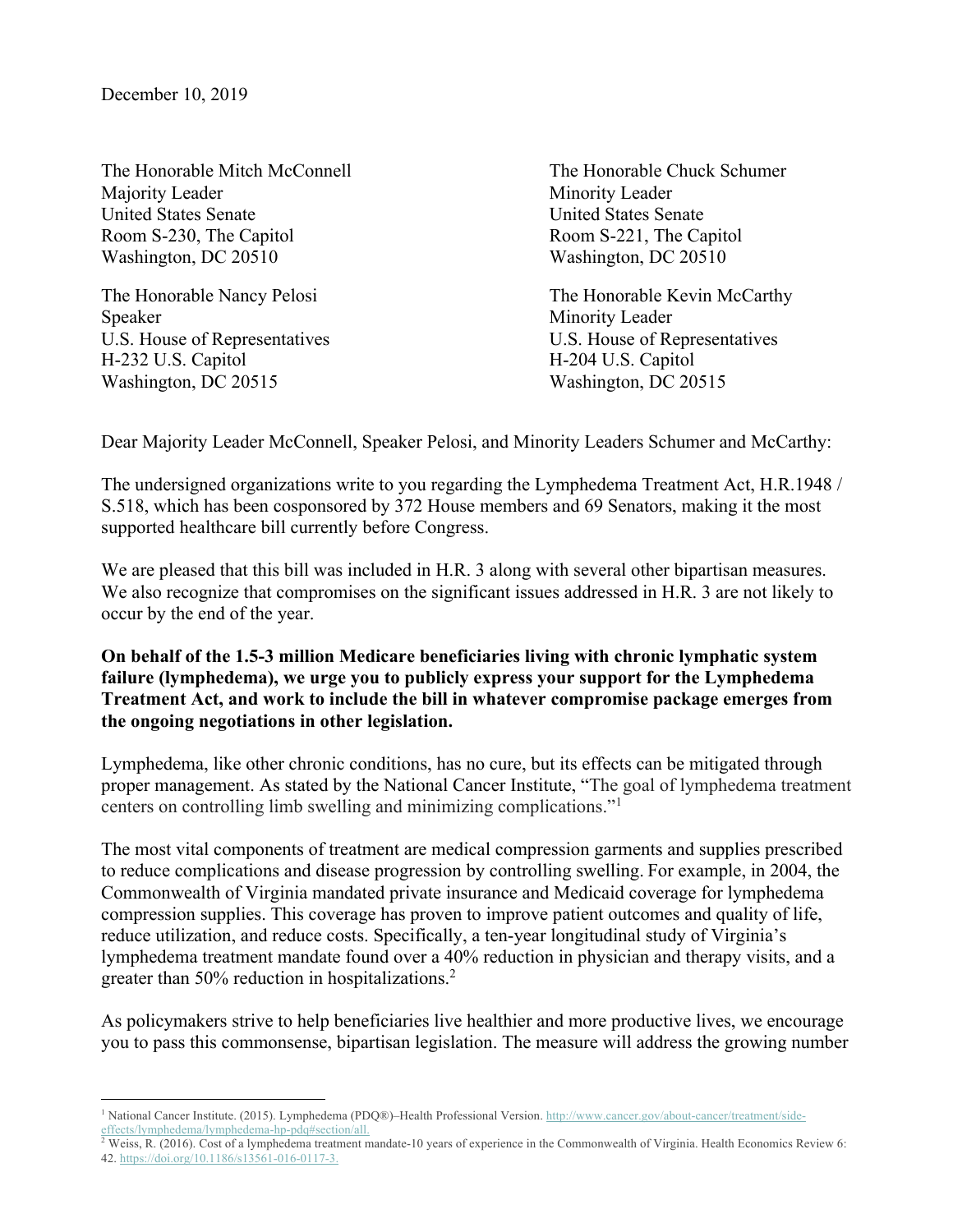of cancer-related cases, as well as those beneficiaries who acquire lymphedema from other causes or who are born with a compromised lymphatic system.

The Lymphedema Treatment Act is a bipartisan, common-sense solution that closes an unintended gap in Medicare coverage. The Centers for Medicare and Medicaid Services (CMS) acknowledged the necessity of compression therapy in the treatment and management of lymphedema in its National Coverage Determination for Pneumatic Compression Pumps.<sup>3</sup>

The federal government recognized its importance when it included coverage for compression garments for the treatment of breast cancer-related lymphedema in the Women's Health and Cancer Rights Act of 1998. <sup>4</sup> Furthermore, lymphedema compression supplies are already covered by Veterans Affairs, TriCare, and Medicaid plans in 44 states plus the District of Columbia.<sup>5</sup>

It's time to ensure that Medicare beneficiaries with lymphedema have coverage for these vital, prescription medical supplies that are the cornerstone in the standard of care for the chronic condition. It is imperative that Congress pass the Lymphedema Treatment Act this year.

Sincerely,

Heather Ferguson

Heather Ferguson Founder & Executive Director Lymphedema Advocacy Group Heather@LymphedemaTreatmentAct.org 704-965-0620

Together with the following organizations and hospitals:

**Alliance of Dedicated Cancer Centers**

**American Academy of Physical Medicine and Rehabilitation**

**American Cancer Society Cancer Action Network**

**American Lymphedema Framework Project**

**American Nurses Association**

**American Occupational Therapy Association**

**American Physical Therapy Association**

**Association of American Cancer Institutes**

**Breast Cancer Action**

**Cancer Legal Care**

<sup>&</sup>lt;sup>3</sup> The Center for Medicare and Medicaid Services (CMS). (2019). National Coverage Analysis (NCA) for Lymphedema Pumps (CAG-00016N). https://www.cms.gov/medicare-coverage-database/details/nca-details.aspx?NCAId=50&ver=6&NcaName=Lymphedema+Pumps&DocID=CAG-00016N&bc=gAAAABAAAAAA&.

<sup>4</sup> The Center for Medicare and Medicaid Services (CMS). (2019). Women's Health and Cancer Rights Act (WHCRA). https://www.cms.gov/cciio/programs-and-initiatives/other-insurance-protections/whcra\_factsheet.html.

<sup>&</sup>lt;sup>5</sup> Lymphedema Advocacy Group. (2019). Federal and State Plans that Provide

Coverage for Medical Compression Supplies. https://lymphedematreatmentact.org/wp-content/uploads/2019/01/Federal-and-Medicaid-Compression-Coverage-List.pdf.